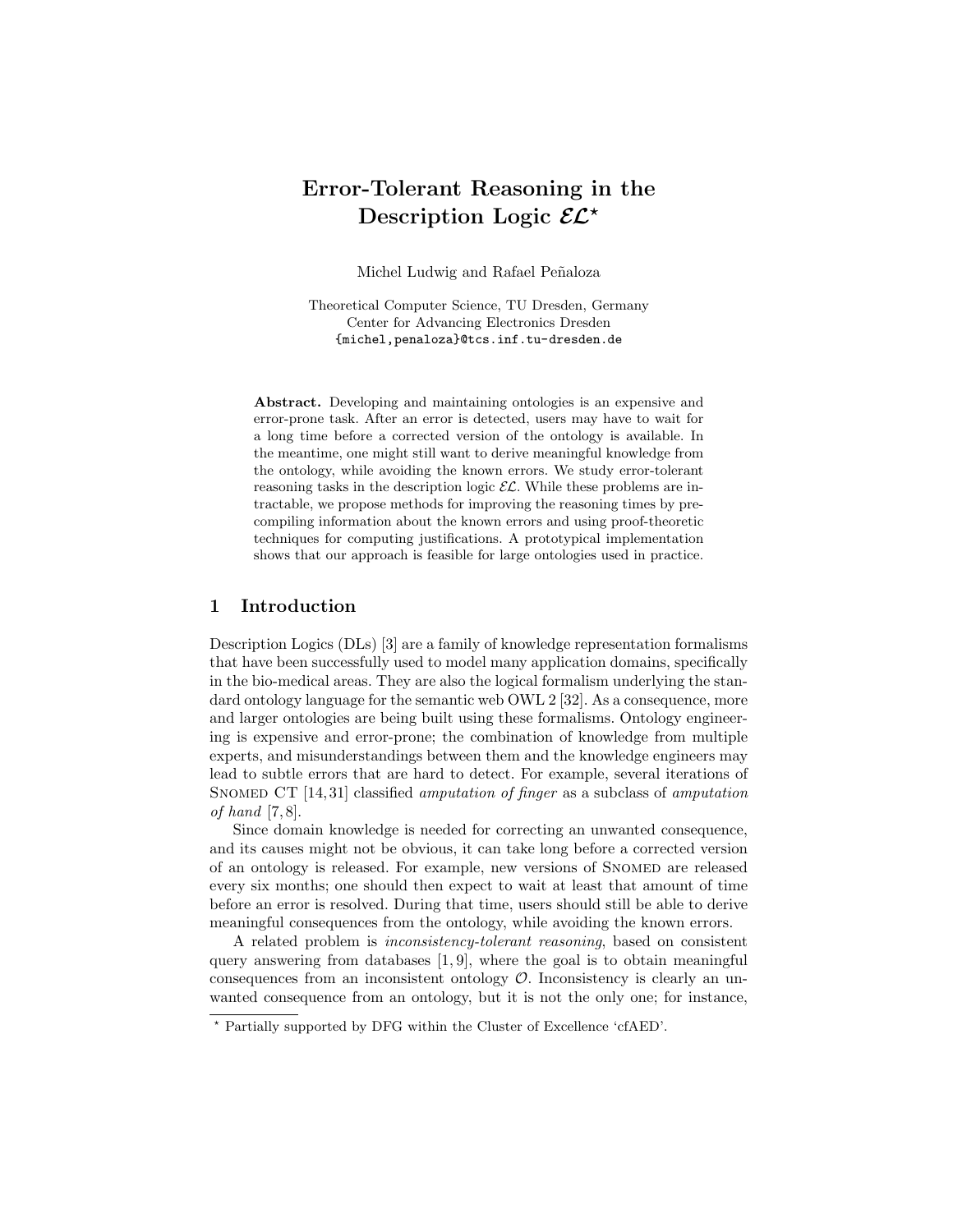while SNOMED is consistent, we would still like to avoid the erroneous subclass relationship between amputation of finger and amputation of hand. We generalize the idea of inconsistency-tolerant reasoning to error-tolerant reasoning in which other unwanted consequences, beyond inconsistency, are considered.

We focus mainly on two kinds of error-tolerant semantics; namely brave and cautious semantics. Intuitively, cautious semantics refer to consequences that follow from all the possible repairs of  $\mathcal{O}$ ; this guarantees that, however the ontology is repaired, the consequence will still follow. For some consequences, one might only be interested in guaranteeing that it follows from *at least one* repair; this defines the brave semantics. As usual in inconsistency-tolerant reasoning, the repairs are maximal subontologies of  $\mathcal O$  that do not entail the unwanted consequence. Notice that brave semantics are not closed under entailment; e.g., the conjunction of two brave consequences is not necessarily a brave consequence itself. However, brave consequences are still useful, e.g. to guarantee that a wanted consequence can still be derived from at least one repair (i.e., that it might still hold after the ontology is repaired) among other cases. We also consider the IAR semantics, proposed in [22] as a means to efficiently approximate cautious reasoning; see also [11, 30].

In this paper, we focus on subsumption between concepts w.r.t. a TBox in  $\mathcal{EL}$ , which is known to be polynomial [13]. As every  $\mathcal{EL}$  TBox is consistent, considering inconsistency-tolerant semantics makes no sense in this setting. On the other hand, Snomed CT and other large-scale ontologies are written in tractable extensions of this logic, and being able to handle errors written in them is a relevant problem for knowledge representation and ontology development.

We show that error-tolerant reasoning in  $\mathcal{EL}$  is hard. More precisely, brave semantics is NP-complete, and cautious and IAR semantics are coNP-complete. These results are similar to the complexity of inconsistency-tolerant semantics in inexpressive logics [10, 30]. We also show that hardness does not depend only on the number of repairs: there exist errors with polynomially many repairs, for which error-tolerant reasoning requires super-polynomial time (unless  $P = NP$ ).

To improve the time needed for error-tolerant reasoning, we propose to precompute the information on the causes of the error. We first annotate every axiom with the repairs to which it belongs. We then use a proof-theoretic approach, coupled with this annotated ontology, to derive error-tolerant consequences. We demonstrate the practical applicability of our approach for brave and cautious reasoning by applying a prototype-implementation on large ontologies used in practice. An extended version of this paper containing all proofs and details can be found in [25].

#### 2 Preliminaries

We first briefly recall the DL  $\mathcal{EL}$ . Given two disjoint and countably infinite sets  $N_c$  and  $N_R$  of *concept*-, and *role-names*, respectively, concepts are constructed by  $C ::= A \mid C \sqcap C \mid \exists r.C$ , where  $A \in \mathbb{N}_{\mathsf{C}}$  and  $r \in \mathbb{N}_{\mathsf{R}}$ . A TBox is a finite set of general concept inclusions (GCIs) of the form  $C \subseteq D$ , where C, D are concepts.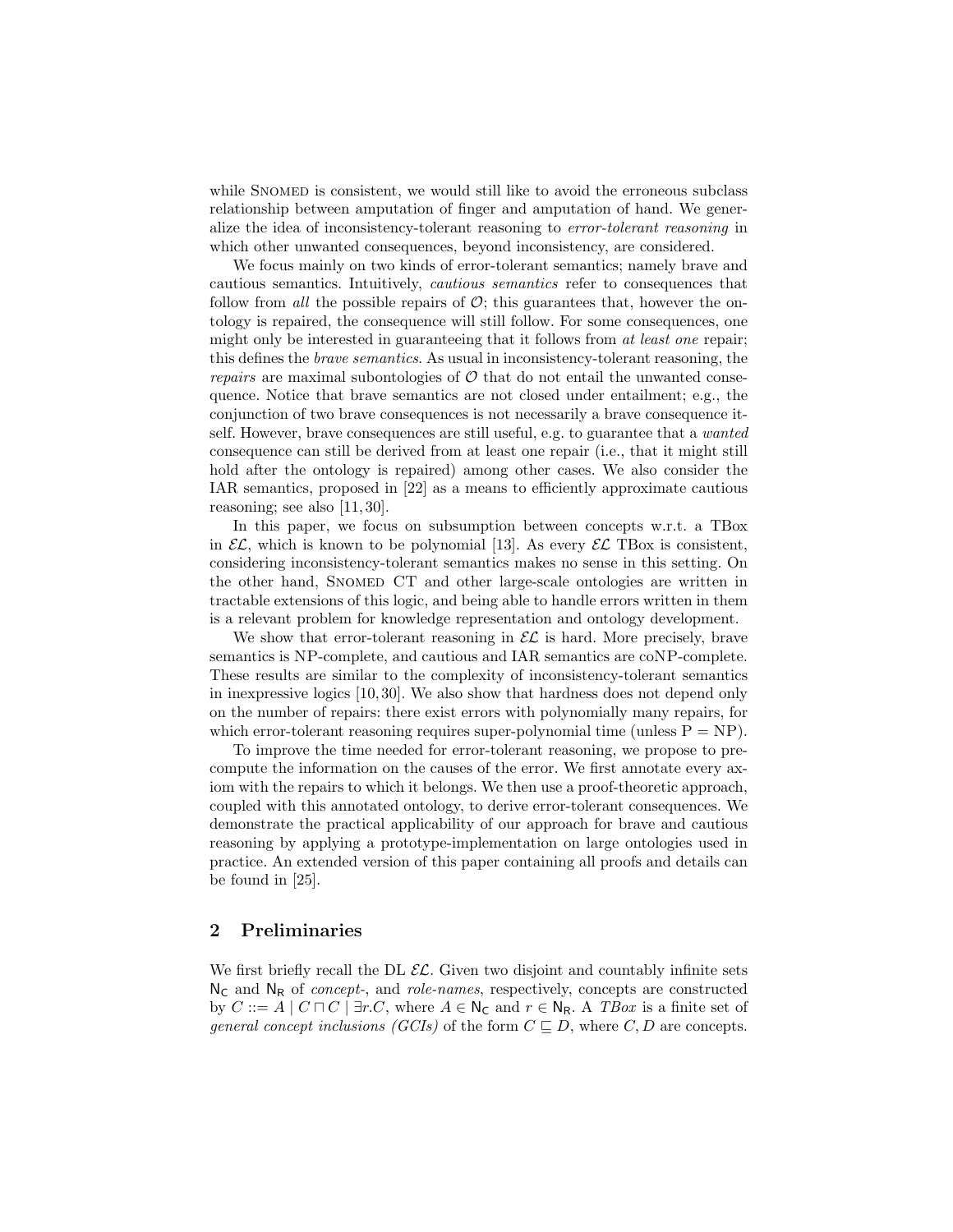**Table 1.** Syntax and semantics of  $\mathcal{EL}$ .

|                | Syntax Semantics                                                                                                                    |
|----------------|-------------------------------------------------------------------------------------------------------------------------------------|
|                | $\Lambda^{\perp}$                                                                                                                   |
| $C \sqcap D$   | $C^{\mathcal{I}} \cap D^{\mathcal{I}}$                                                                                              |
| $\exists r. C$ | $\{x \in \Delta^{\mathcal{I}} \mid \exists y \in \Delta^{\mathcal{I}} : (x, y) \in r^{\mathcal{I}} \wedge y \in C^{\mathcal{I}}\}\$ |

The TBox is in normal form if all its GCIs are of the form  $A \sqsubset \exists r.B, \exists r.A \sqsubset B$ , or  $A_1 \sqcap \ldots \sqcap A_n \sqsubseteq B$  with  $n \geq 1$  and  $A, A_1, \ldots, A_n, B \in \mathsf{N}_\mathsf{C} \cup \{\top\}.$ 

The semantics of  $\mathcal{EL}$  is defined through interpretations  $\mathcal{I} = (\Delta^{\mathcal{I}}, \cdot^{\mathcal{I}})$ , where  $\Delta^{\mathcal{I}}$ is a non-empty *domain* and  $\cdot^{\mathcal{I}}$  maps each  $A \in \mathsf{N}_{\mathsf{C}}$  to a set  $A^{\mathcal{I}} \subseteq \Delta^{\mathcal{I}}$  and every  $r \in \mathsf{N}_{\mathsf{R}}$  to a binary relation  $r^{\mathcal{I}}$  over  $\Delta^{\mathcal{I}}$ . This mapping is extended to arbitrary concepts as shown in Table 1. The interpretation  $\mathcal I$  is a  $model$  of the TBox  $\mathcal T$  if  $C^{\mathcal{I}} \subseteq D^{\mathcal{I}}$  for every  $C \subseteq D \in \mathcal{T}$ . The main reasoning problem is to decide subsumption [2, 13]: C is subsumed by D w.r.t. T (denoted  $C \sqsubseteq_{\mathcal{T}} D$ ) if  $C^{\mathcal{I}} \subseteq D^{\mathcal{I}}$ holds for every model  $\mathcal I$  of  $\mathcal T$ .  $\mathcal H\mathcal L$  is the sublogic of  $\mathcal E\mathcal L$  that does not allow existential restrictions; it is a syntactic variant of Horn logic: every Horn clause can be seen as an  $H\mathcal{L}$  GCI. An  $H\mathcal{L}$  TBox is a *core* TBox if all its axioms are of the form  $A \sqsubseteq B$  with  $A, B \in N_C$ .

Error-tolerant reasoning refers to the task of deriving meaningful consequences from a TBox that is known to contain errors. In the scope of this paper, an erroneous consequence refers to an error in a subsumption relation. If the TBox  $\mathcal T$  entails an unwanted subsumption  $C \subseteq_{\mathcal T} D$ , then we are interested in finding the ways in which this consequence can be avoided. To define errortolerant reasoning formally, we need the notion of a repair.

**Definition 1 (repair).** Let T be an EL TBox and  $C \sqsubseteq_{\mathcal{T}} D$ . A repair of T w.r.t.  $C \subseteq D$  is a maximal (w.r.t. set inclusion) subset  $\mathcal{R} \subseteq \mathcal{T}$  such that  $C \nsubseteq_{\mathcal{R}} D$ . The set of all repairs of  $\mathcal T$  w.r.t.  $C \sqsubseteq D$  is denoted by  $\mathsf{Rep}_{\mathcal T}(C \sqsubseteq D)$ .

We will usually consider a fixed TBox  $\mathcal{T}$ , and hence say that  $\mathcal{R}$  is a repair w.r.t.  $C \sqsubseteq D$ , or even simply a repair, if the consequence is clear from the context.

Example 2. The repairs of  $\mathcal{T} = \{A \sqsubseteq \exists r.X, \exists r.X \sqsubseteq B, A \sqsubseteq Y, Y \sqsubseteq B, A \sqsubseteq B'\}\$ w.r.t. the consequence  $A \subseteq B$  are the sets  $\mathcal{R}_i := \mathcal{T} \setminus \mathcal{S}_i, 1 \leq i \leq 4$ , where  $\mathcal{S}_1 = \{A \sqsubseteq \exists r.X, A \sqsubseteq Y\}, \mathcal{S}_2 = \{A \sqsubseteq \exists r.X, Y \sqsubseteq B\}, \mathcal{S}_3 = \{\exists r.X \sqsubseteq B, A \sqsubseteq Y\},\$ and  $S_4 = \{\exists r.X \sqsubseteq B, Y \sqsubseteq B\}.$ 

The number of repairs w.r.t. a consequence may be exponential, even for core TBoxes [28]. Each of these repairs is a potential way of avoiding the unwanted consequence; however, it is impossible to know a priori which is the best one to use for further reasoning tasks. One common approach is to be cautious and consider only those consequences that follow from all repairs. Alternatively, one can consider brave consequences: those that follow from at least one repair.

**Definition 3 (cautious, brave).** Let T be an EL TBox,  $C \sqsubseteq_{\mathcal{T}} D$ , and  $C', D'$ be two  $\mathcal{EL}$  concepts. C' is bravely subsumed by D' w.r.t. T and  $C \sqsubseteq D$  if there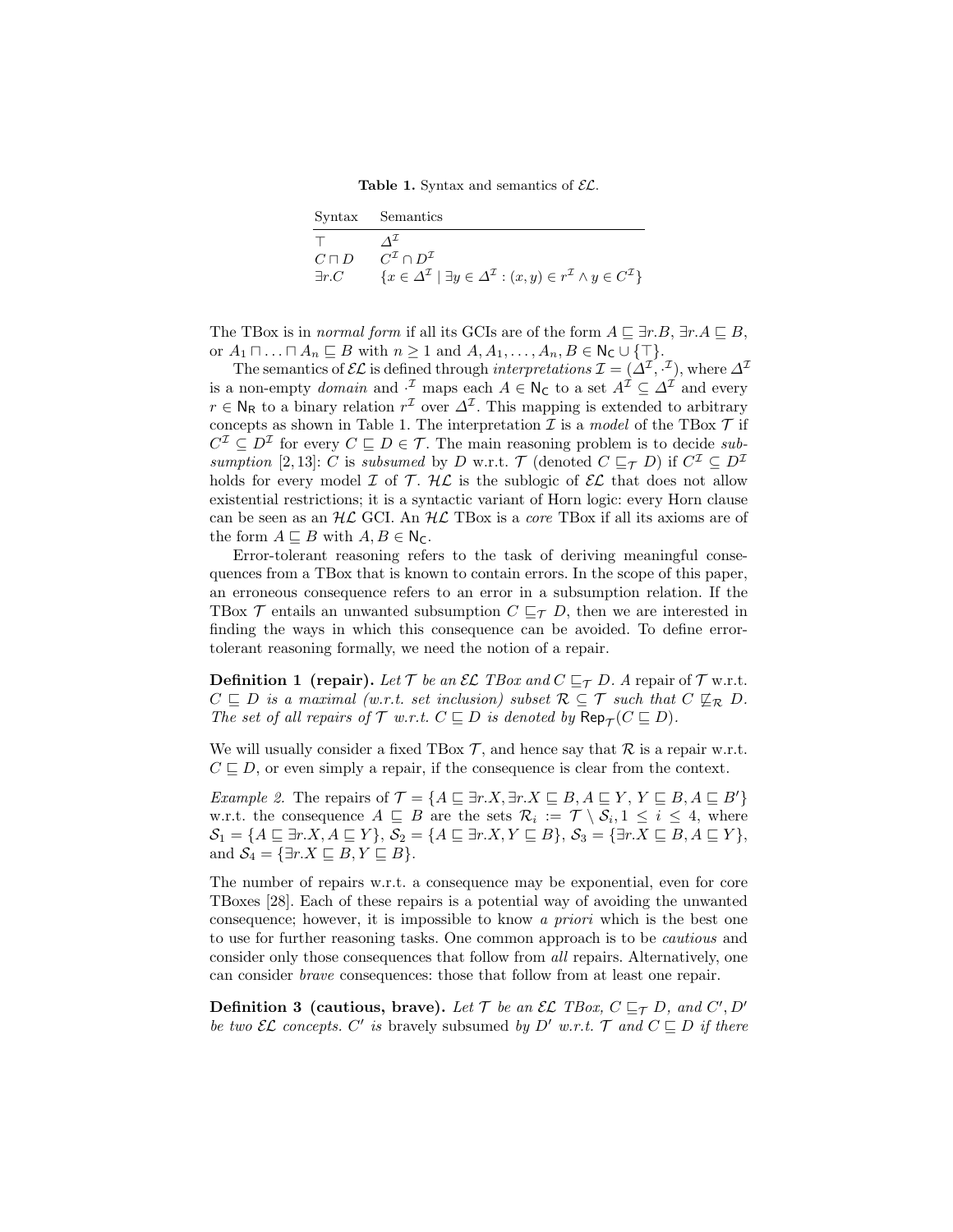is a repair  $\mathcal{R} \in \mathsf{Rep}_{\mathcal{T}}(C \sqsubseteq D)$  such that  $C' \sqsubseteq_{\mathcal{R}} D'$ ;  $C'$  is cautiously subsumed by D' w.r.t.  $\mathcal T$  and  $C \sqsubseteq D$  if for every repair  $\mathcal R \in \text{Rep}_{\mathcal T}(C \sqsubseteq D)$  it holds that  $C' \sqsubseteq_{\mathcal{R}} D'$ . If  $\mathcal{T}$  or  $C \sqsubseteq D$  are clear from the context, we usually omit them.

Example 4. Let  $\mathcal{T}, \mathcal{R}_1, \ldots \mathcal{R}_4$  be as in Example 2. A is bravely but not cautiously subsumed by  $Y \sqcap B'$  w.r.t.  $\mathcal{T}$  and  $A \sqsubseteq B$  since  $A \sqsubseteq_{\mathcal{R}_2} Y \sqcap B'$  but  $A \not\sqsubseteq_{\mathcal{R}_1} Y \sqcap B'$ .

In the context of inconsistency-tolerant reasoning, other kinds of semantics which have better computational properties have been proposed [11, 22, 30]. Among these are the so-called IAR semantics, which consider the consequences that follow from the intersection of all repairs. Formally,  $C'$  is IAR subsumed by  $D'$ w.r.t.  $\mathcal{T}$  and  $C \sqsubseteq D$  if  $C' \sqsubseteq_{\mathcal{Q}} D'$ , where  $\mathcal{Q} := \bigcap_{\mathcal{R} \in \mathsf{Rep}_{\mathcal{T}}(C \sqsubseteq D)} \mathcal{R}$ .

Example 5. Let  $\mathcal T$  and  $\mathcal R_1, \ldots, \mathcal R_4$  be as in Example 2. Then A is IAR subsumed by B' w.r.t. T and  $A \sqsubseteq B$  as  $A \sqsubseteq B' \in \bigcap_{i=1}^4 \mathcal{R}_i$ .

A notion dual to repairs is that of MinAs, or justifications [7, 18]. A MinA for  $C \sqsubseteq_{\mathcal{T}} D$  is a minimal (w.r.t. set inclusion) subset M of T such that  $C \sqsubseteq_{\mathcal{M}} D$ . We denote as  $\text{MinA}_{\mathcal{T}}(C \sqsubseteq D)$  the set of all MinAs for  $C \sqsubseteq_{\mathcal{T}} D$ . There is a close connection between repairs and MinAs for error-tolerant reasoning.

**Theorem 6.** Let  $\mathcal{T}$  be an  $\mathcal{EL}$  TBox,  $C, C', D, D'$  concepts with  $C \sqsubseteq_{\mathcal{T}} D$ . Then

- 1. C' is cautiously subsumed by D' w.r.t.  $\mathcal{T}$  and  $C \subseteq D$  iff for every repair  $\mathcal{R} \in \mathsf{Rep}_{\mathcal{T}}(C \sqsubseteq D)$  there is an  $\mathcal{M}' \in \mathsf{MinA}_{\mathcal{T}}(C' \sqsubseteq D')$  with  $\mathcal{M}' \subseteq \mathcal{R}$ ; and
- 2. C' is bravely subsumed by D' w.r.t.  $\mathcal{T}$  and  $C \subseteq D$  iff there is a repair  $\mathcal{R} \in \mathsf{Rep}_{\mathcal{T}}(C \sqsubseteq D)$  and a MinA  $\mathcal{M}' \in \mathsf{MinA}_{\mathcal{T}}(C' \sqsubseteq D')$  with  $\mathcal{M}' \subseteq \mathcal{R}$ .

This theorem will be useful for developing a more efficient error-tolerant reasoning algorithm. Before describing this algorithm in detail, we study the complexity of this kind of reasoning.

#### 3 Complexity

We show that deciding cautious and IAR subsumptions is intractable already for core TBoxes. Deciding brave subsumptions is intractable for  $\mathcal{EL}$ , but tractable for  $H\mathcal{L}$ . We first prove the latter claim using directed hypergraphs, which generalize graphs by connecting sets of nodes, rather than just nodes.

A directed hypergraph is a pair  $\mathcal{G} = (\mathcal{V}, \mathcal{E})$ , where V is a non-empty set of nodes, and  $\mathcal E$  is a set of directed hyperedges  $e = (S, S')$ , with  $S, S' \subseteq \mathcal V$ . Given  $S, T \subseteq V$ , a path from S to T in G is a set of hyperedges  $\{(S_i, T_i) \in \mathcal{E} \mid 1 \leq i \leq n\}$ such that for every  $1 \leq i \leq n$ ,  $S_i \subseteq S \cup \bigcup_{j=1}^{n-1} T_j$ , and  $T \subseteq \bigcup_{i=1}^{n} T_i$  hold. The reachability problem in hypergraphs consists in deciding the existence of a path from S to T in G. This problem is decidable in polynomial time on  $|\mathcal{V}|$  [16].

Recall that  $H\mathcal{L}$  concepts are conjunctions of concept names; we can represent  $C = A_1 \sqcap \cdots \sqcap A_m$  as its set of conjuncts  $S_C = \{A_1, \ldots, A_m\}$ . Each GCI  $C \sqsubseteq D$ yields a directed hyperedge  $(S_C, S_D)$  and every  $H\mathcal{L}\text{-}\text{TBox }\mathcal{T}$  forms a directed hypergraph  $\mathcal{G}_{\mathcal{T}}$ . Then  $C \sqsubseteq_{\mathcal{T}} D$  iff there is a path from  $S_C$  to  $S_D$  in  $\mathcal{G}_{\mathcal{T}}$ .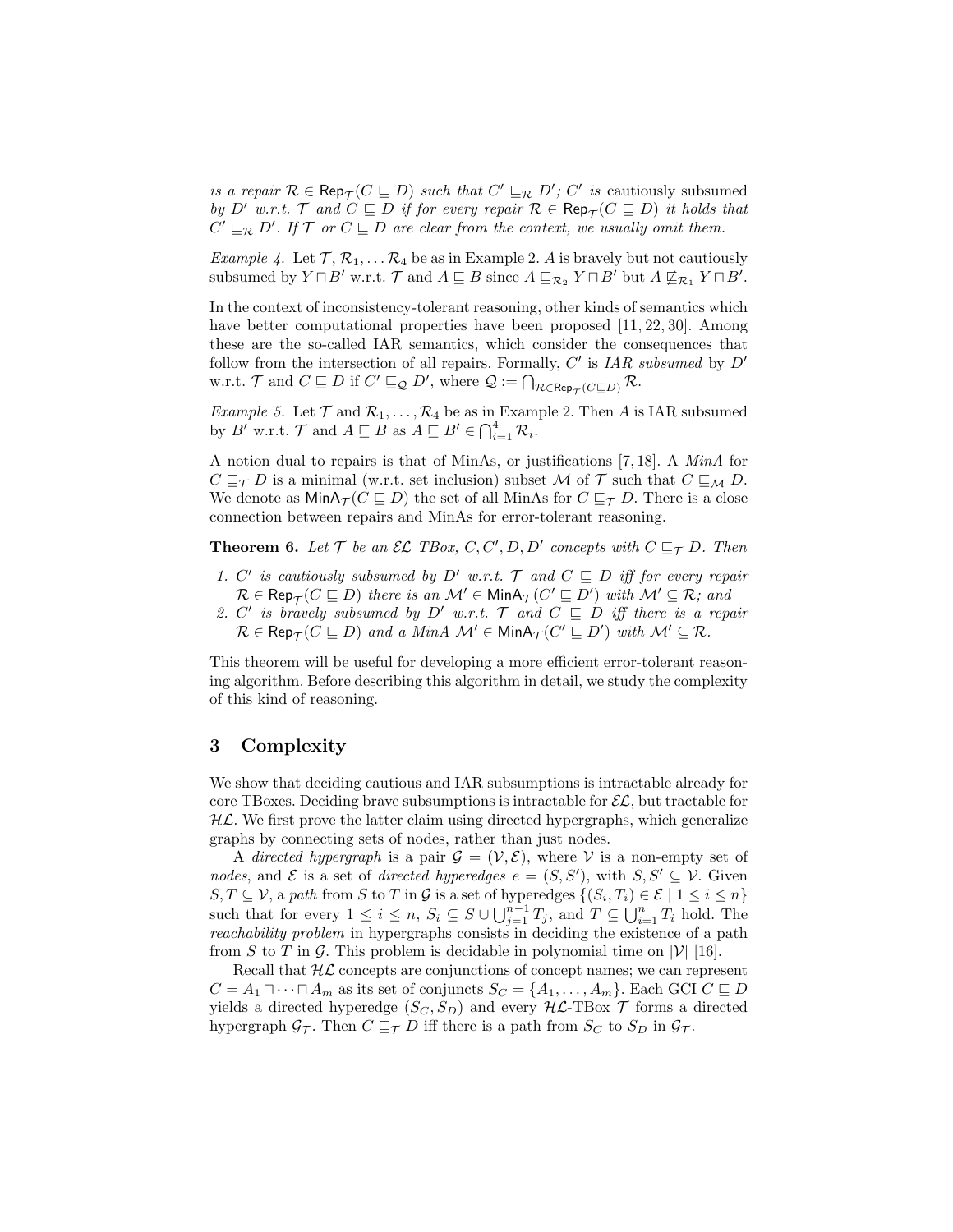**Theorem 7.** Brave subsumption in  $H\mathcal{L}$  can be decided in polynomial time on the size of the TBox.

*Proof.* Let  $\mathcal T$  be an  $H\mathcal L$  TBox, and  $C, C', D, D'$  be  $H\mathcal L$  concepts.  $C'$  is bravely subsumed by D' w.r.t. T and  $C \subseteq D$  iff there is a path from  $S_{C'}$  to  $S_{D'}$  in  $\mathcal{G}_{\mathcal{T}}$ that does not contain any path from  $S_C$  to  $S_D$ . If no such path exists, then (i) every path from  $S_{C'}$  to  $S_{D'}$  passes through  $S_D$ , and (ii) every path from  $S_{C'}$ to  $S_D$  passes through  $S_C$ . We need to verify whether any of these two statements is violated. The existence of a path that does not pass through a given set is decidable in polynomial time.

However, for  $\mathcal{EL}$  this problem is NP-complete. To prove this we adapt an idea from [27] for reducing the NP-hard more minimal valuations (mmv) problem [7, 15]: deciding, for a monotone Boolean formula  $\varphi$  and a set  $\mathfrak V$  of minimal valuations satisfying  $\varphi$ , if there are other minimal valuations  $V \notin \mathfrak{V}$  satisfying  $\varphi$ .

**Theorem 8.** Brave subsumption in  $\mathcal{EL}$  is NP-complete.

We now show that the cautious and IAR semantics are intractable already for core TBoxes. This is a consequence of the intractability of the following problem.

Definition 9 (axiom relevance). The axiom relevance problem consists in deciding, given a core TBox  $\mathcal{T}, A \sqsubseteq B \in \mathcal{T}$ , and  $A_0 \sqsubseteq_{\mathcal{T}} B_0$ , whether there is a repair  $\mathcal R$  of  $\mathcal T$  w.r.t.  $A_0 \sqsubseteq B_0$  such that  $A \sqsubseteq B \notin \mathcal R$ .

Lemma 10. Axiom relevance is NP-hard.

Proof. We reduce the NP-hard path-via-node problem [21]: given a directed graph  $\mathcal{G} = (\mathcal{V}, \mathcal{E})$  and nodes  $s, t, m \in \mathcal{V}$ , decide if there is a simple path from s to t in G that goes through m. Given an instance of the path-via-node problem, we introduce a concept name  $A_v$  for every  $v \in (\mathcal{V} \setminus \{m\}) \cup \{m_1, m_2\}$ , and build the core TBox

$$
\mathcal{T} := \{ A_v \sqsubseteq A_w \mid (v, w) \in \mathcal{E}, v, w \neq m \} \cup \{ A_v \sqsubseteq A_{m_1} \mid (v, m) \in \mathcal{E}, v \neq m \} \cup \{ A_{m_2} \sqsubseteq A_v \mid (m, v) \in \mathcal{E}, v \neq m \} \cup \{ A_{m_1} \sqsubseteq A_{m_2} \}.
$$

There is a simple path from s to t in G through m iff there is a repair R of  $\mathcal T$ w.r.t.  $A_s \sqsubseteq A_t$  with  $A_{m_1} \sqsubseteq A_{m_2} \notin \mathcal{R}$ .

Theorem 11. Cautious subsumption and IAR subsumption w.r.t. core, HL or EL TBoxes are coNP-complete.

*Proof.* If C is not cautiously subsumed by D, we can guess a set  $\mathcal{R}$  and verify in polynomial time that R is a repair and  $C \nsubseteq_{\mathcal{R}} D$ . If C is not IAR subsumed by D, we can guess a set  $\mathcal{Q} \subseteq \mathcal{T}$ , and for every GCI  $C_i \sqsubseteq D_i \notin \mathcal{Q}$  a set  $\mathcal{R}_i$  such that  $C_i \subseteq D_i \notin \mathcal{R}_i$ . Verifying that each  $\mathcal{R}_i$  is a repair and  $C \nsubseteq_{\mathcal{Q}} D$  is polynomial. Thus both problems are in coNP. To show hardness, for a GCI  $C \subseteq D \in \mathcal{T}$ , there is a repair R such that  $C \subseteq D \notin \mathcal{R}$  iff  $C \not\subseteq_{\mathcal{R}} D$  iff C is neither cautiously nor IAR subsumed by D. By Lemma 10 both problems are coNP-hard.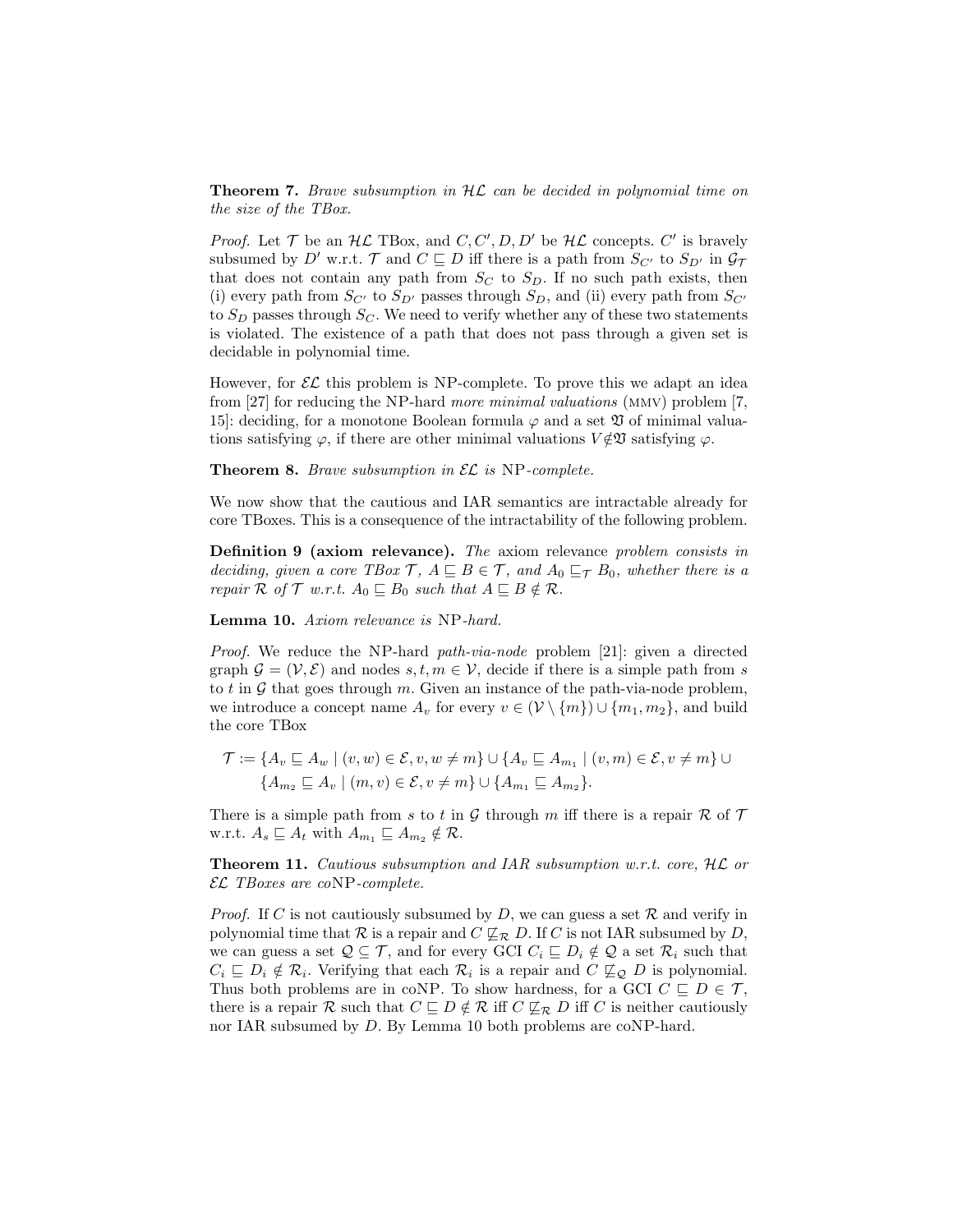Algorithm 1 Repairs entailing  $C' \sqsubseteq D'$ **Input:** Unwanted consequence  $C \sqsubseteq_{\mathcal{T}} D$ , concepts  $C', D'$ **Output:**  $\Re \subseteq \text{Rep}_{\mathcal{T}}(C \sqsubseteq D)$ : repairs entailing  $C' \sqsubseteq D'$  $\mathfrak{R} \leftarrow \mathsf{Rep}_{\mathcal{T}}(C \sqsubseteq D)$ for each  $\mathcal{R} \in \mathsf{Rep}_{\mathcal{T}}(C \sqsubseteq D)$  do if  $C'\not\sqsubseteq_{\mathcal{R}} D'$  then  $\mathfrak{R} \leftarrow \mathfrak{R} \setminus \{ \mathcal{R} \}$ return R

The hardness of error-tolerant reasoning is usually attributed to the fact that there can exist exponentially many repairs for a given consequence. However, this argument is incomplete. For instance, brave reasoning remains polynomial in  $H\mathcal{L}$ , although consequences may have exponentially many repairs already in this logic. We show now that cautious and brave subsumption are also hard on the number of repairs; i.e., they are not what we call repair-polynomial.

Definition 12 (repair-polynomial). An error-tolerant problem w.r.t. a TBox  $\mathcal T$  and a consequence  $C \subseteq D$  is repair-polynomial if it can be solved by an algorithm that runs in polynomial time on the size of both  $\mathcal T$  and  $\mathsf{Rep}_{\mathcal T}(C \sqsubseteq D)$ .

**Theorem 13.** Unless  $P = NP$ , cautious and brave subsumption of C' by D' w.r.t.  $\mathcal{T}$  and  $C \sqsubseteq D$  in  $\mathcal{EL}$  are not repair-polynomial.

The proof adapts the construction from Theorem 8 to reduce the problem of enumerating maximal valuations that falsify a formula to deciding cautious subsumption. The number of repairs obtained from the reduction is polynomial on the number of maximal valuations that falsify the formula. Since this enumeration cannot be solved in time polynomial on the number of maximal falsifiers, cautious reasoning can also not be performed in time polynomial on the number of repairs. An analogous argument is used for brave reasoning. All the details can be found in [25]. Thus, error-tolerant reasoning is hard even if only polynomially many repairs exist; i.e., there are cases where  $|\mathsf{Rep}_{\mathcal{T}}(C \sqsubseteq D)|$  is polynomial on  $|\mathcal{T}|$ , but brave and cautious reasoning require super-polynomial time. The culprit for hardness is not the number of repairs per se, but rather the relationships among these repairs.

We now propose a method for improving the reasoning times, by precomputing the set of all repairs, and using this information effectively.

# 4 Precompiling Repairs

A na¨ıve solution for deciding brave or cautious subsumptions would be to first enumerate all repairs and then check which of them entail the relation (the set  $\mathfrak{R}$  in Algorithm 1). C' is then bravely or cautiously subsumed by D' iff  $\mathfrak{R} \neq \emptyset$ or  $\mathfrak{R} = \mathsf{Rep}_{\mathcal{T}}(C \sqsubseteq D)$ , respectively. Each test  $C' \sqsubseteq_{\mathcal{R}} D'$  requires polynomial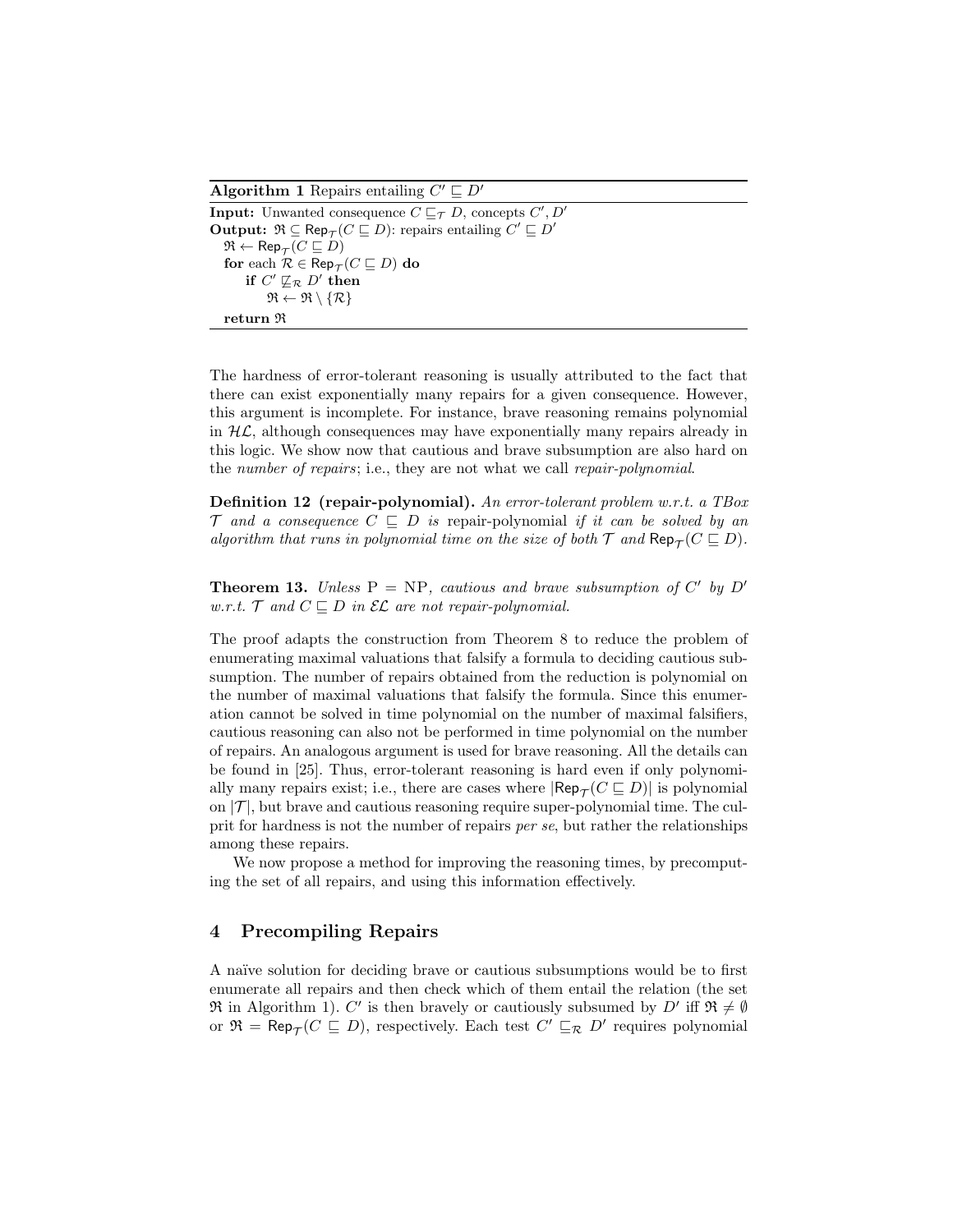time on  $|\mathcal{R}| \leq |\mathcal{T}|$  [13], and exactly  $|\mathsf{Rep}_{\mathcal{T}}(C \sqsubseteq D)|$  such tests are performed. The for loop in the algorithm thus needs polynomial time on the sizes of  $\mathcal T$ and  $\mathsf{Rep}_{\mathcal{T}}(C \sqsubseteq D)$ . From Theorem 13 it follows that the first step, namely the computation of all the repairs, must be expensive. In particular, these repairs cannot be enumerated in output-polynomial time; i.e., in time polynomial on the input and the output [17].

**Corollary 14.** The set of repairs for an  $\mathcal{EL}$  TBox  $\mathcal{T}$  w.r.t.  $C \subseteq D$  cannot be enumerated in output polynomial time, unless  $P = NP$ .

For any given error, one would usually try to decide whether several brave or cautious consequences hold. It thus makes sense to improve the execution time of each of these individual reasoning tasks by avoiding a repetition of the first, expensive, step.

The set of repairs can be computed in exponential time on the size of  $\mathcal{T}$ ; this bound cannot be improved in general since (i) there might exist exponentially many such repairs, and (ii) they cannot be enumerated in output polynomial time. However, this set only needs to be computed once, when the error is found, and can then be used to improve the reasoning time for all subsequent subsumption relations. Once  $\mathsf{Rep}_{\mathcal T}(C \sqsubseteq D)$  is known, Algorithm 1 computes  $\mathfrak R,$  and hence decides brave and cautious reasoning, in time polynomial on  $|\mathcal{T}| \cdot |\mathsf{Rep}_{\mathcal{T}}(C \sqsubseteq D)|$ . It is important to notice that this does not violate the result that cautious and brave reasoning are not repair-polynomial. The main difference is that this variant of Algorithm 1 does not need to compute the repairs; they are already given.

Clearly, Algorithm 1 does more than merely deciding cautious and brave consequences. Indeed, it computes the set of all repairs that entail  $C' \sqsubseteq D'$ . This information can be used to decide more complex reasoning tasks. For instance, one may be interested in knowing whether the consequence follows from most, or at least k repairs, to mention just two possible inferences. IAR semantics can also be decided in polynomial time on  $\mathcal T$  and  $\mathsf{Rep}_{\mathcal T}(C \sqsubseteq D)$ : simply compute  $\mathcal{Q} = \bigcap_{\mathcal{R} \in \mathsf{Rep}_{\mathcal{T}}(C \sqsubseteq D)} \mathcal{R}$ , and test whether  $C' \sqsubseteq_{\mathcal{Q}} D'$  holds. The first step needs polynomial time on  $\mathsf{Rep}_{\mathcal{T}}(C \sqsubseteq D)$  while the second is polynomial on  $\mathcal{Q} \subseteq \mathcal{T}$ .

As we have seen, precompiling the set of repairs already yields an improvement on the time required for deciding error-tolerant subsumption relations. However, there are some obvious drawbacks to this idea. In particular, storing and maintaining a possibly exponential set of TBoxes can be a challenge for the knowledge engineer. Moreover, this method does not scale well for handling multiple errors that are found at different time points. When a new error is detected, the repairs of all the TBoxes need to be computed, potentially causing the introduction of redundant TBoxes that must later be removed. We improve on this solution by structuring all the repairs into a single labelled TBox.

Let  $\mathsf{Rep}_{\mathcal{T}}(C \sqsubseteq D) = \{ \mathcal{R}_1, \ldots, \mathcal{R}_n \}.$  We label every GCI  $E \sqsubseteq F \in \mathcal{T}$  with  $\mathsf{lab}(E \sqsubseteq F) = \{i \mid E \sqsubseteq F \in \mathcal{R}_i\}.$  Conversely, for every subset  $I \subseteq \{1, \ldots, n\}$  we define the TBox  $\mathcal{T}_I = \{E \sqsubseteq F \in \mathcal{T} \mid \text{lab}(E \sqsubseteq F) = I\}$ . A set I is a component if  $\mathcal{T}_I \neq \emptyset$ . Every axiom belongs to exactly one component and hence the number of components is bounded by  $|\mathcal{T}|$ . One can represent these components using only polynomial space and all repairs can be read from them via a directed acyclic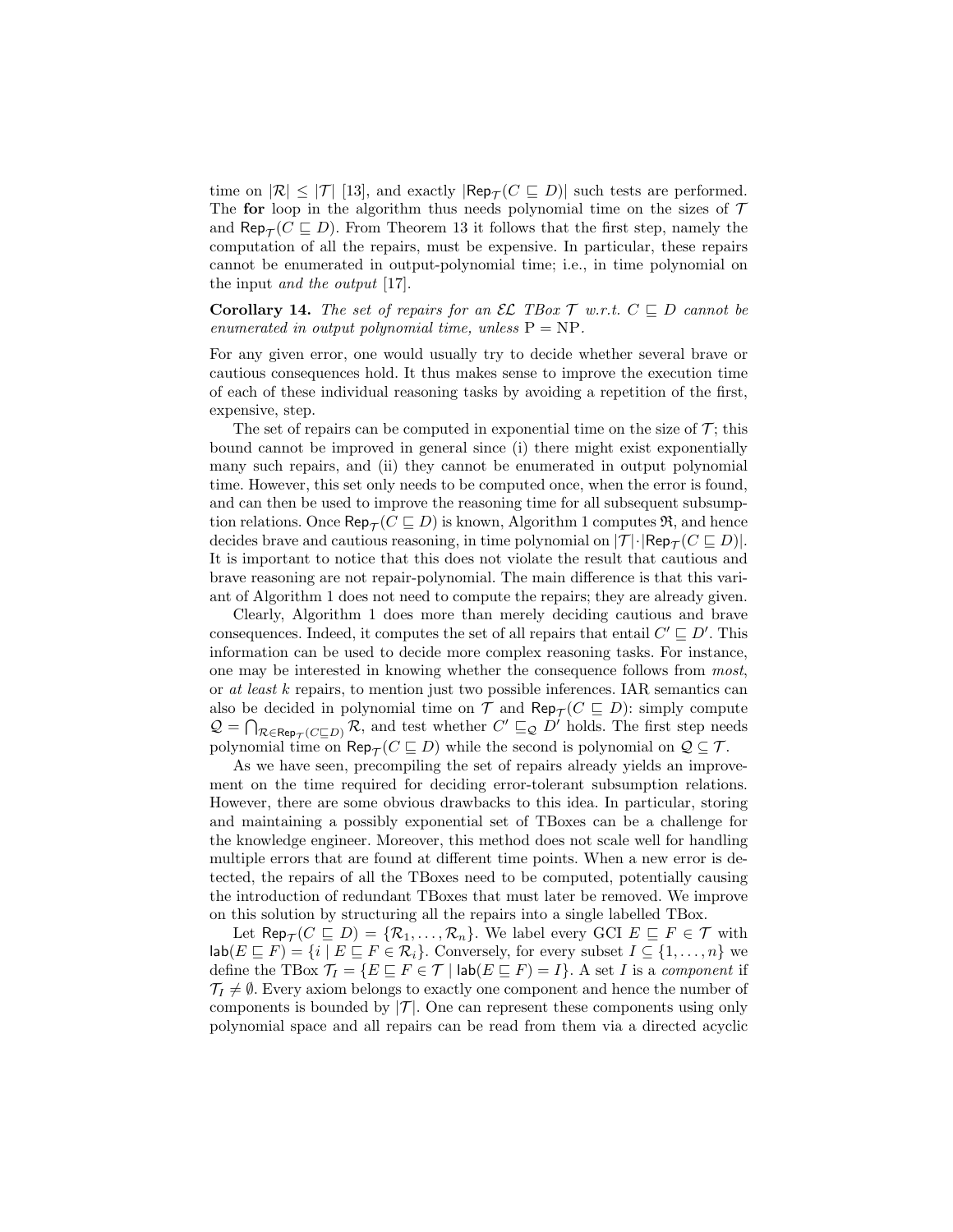Algorithm 2 Decide cautious and brave subsumption

```
Input: Labelled TBox \mathcal{T}, concepts C', D'procedure IS-BRAVE(\mathcal{T}, C', D')for each \mathcal{M} \in \mathsf{MinA}_{\mathcal{T}}(C' \sqsubseteq D') do
          if lab(\mathcal{M}) \neq \emptyset then
                return true
     return false
procedure is-CAUTIOUS(T, C', D')\nu \leftarrow \emptysetfor each \mathcal{M} \in \mathsf{MinA}_{\mathcal{T}}(C' \sqsubseteq D') do
          \nu \leftarrow \nu \cup \mathsf{lab}(\mathcal{M})if \nu = \{1, \ldots, n\} then
                return true
     return false
```
graph expressing dependencies between components. For simplicity we keep the representation as subsets of  $\{1, \ldots, n\}$ .

The labelled TBox has full information on the repairs, and on their relationship with each other. For  $S \subseteq \mathcal{T}$ ,  $\mathsf{lab}(\mathcal{S}) := \bigcap_{E \sqsubseteq F \in \mathcal{S}} \mathsf{lab}(E \sqsubseteq F)$  yields all repairs containing S. If M is a MinA for  $C' \subseteq D'$ ,  $\overline{\mathsf{lab}}(\mathcal{M})$  is a set of repairs entailing this subsumption. Moreover,  $\nu(C' \sqsubseteq D') := \bigcup_{\mathcal{M} \in \mathsf{MinA}_{\mathcal{T}}(C' \sqsubseteq D')} \mathsf{lab}(\mathcal{M})$ is the set of all repairs entailing  $C' \sqsubseteq D'$ . Thus,  $C'$  is bravely subsumed by  $D'$  iff  $\nu(C' \sqsubseteq D') \neq \emptyset$  and is cautiously subsumed iff  $\nu(C' \sqsubseteq D') = \{1, \ldots, n\}$  (recall Theorem 6).

The set  $\nu(C' \sqsubseteq D')$  corresponds to the so-called *boundary* for the subsumption  $C' \sqsubseteq D'$  w.r.t. the labelled TBox  $\mathcal{T}$  [4]. Several methods for computing the boundary exist. Since we are only interested in deciding whether this boundary is empty or equal to  $\{1, \ldots, n\}$ , we can optimize the algorithm to stop once this decision is made. This optimized method is described in Algorithm 2. The algorithm first computes all MinAs for  $C' \sqsubseteq_{\mathcal{T}} D'$ , and their labels iteratively. If one of this labels is not empty, then the subsumption is a brave consequence; the procedure is-brave then returns true. Alternatively, is-cautious accumulates the union of all these labels in a set  $\nu$  until this set contains all repairs, at which point it returns true.

The main difference between Algorithm 1 and Algorithm 2 is that the former iterates over the set of repairs of the unwanted consequences, while the latter iterates over MinA $_{\mathcal{T}}(C' \subseteq D')$ . Typically, consequences have a small number of MinAs, which only contain a few axioms, while repairs are usually large and numerous. Thus, although Algorithm 2 has the overhead of computing the MinAs for the wanted consequence, it then requires less and cheaper iterations. As confirmed by our experimental results, this approach does show an advantage in practice.

Using the labelled TBox, it is also possible to decide IAR semantics through one subsumption test, and hence in polynomial time on the size of  $\mathcal{T}$ , regardless of the number of repairs.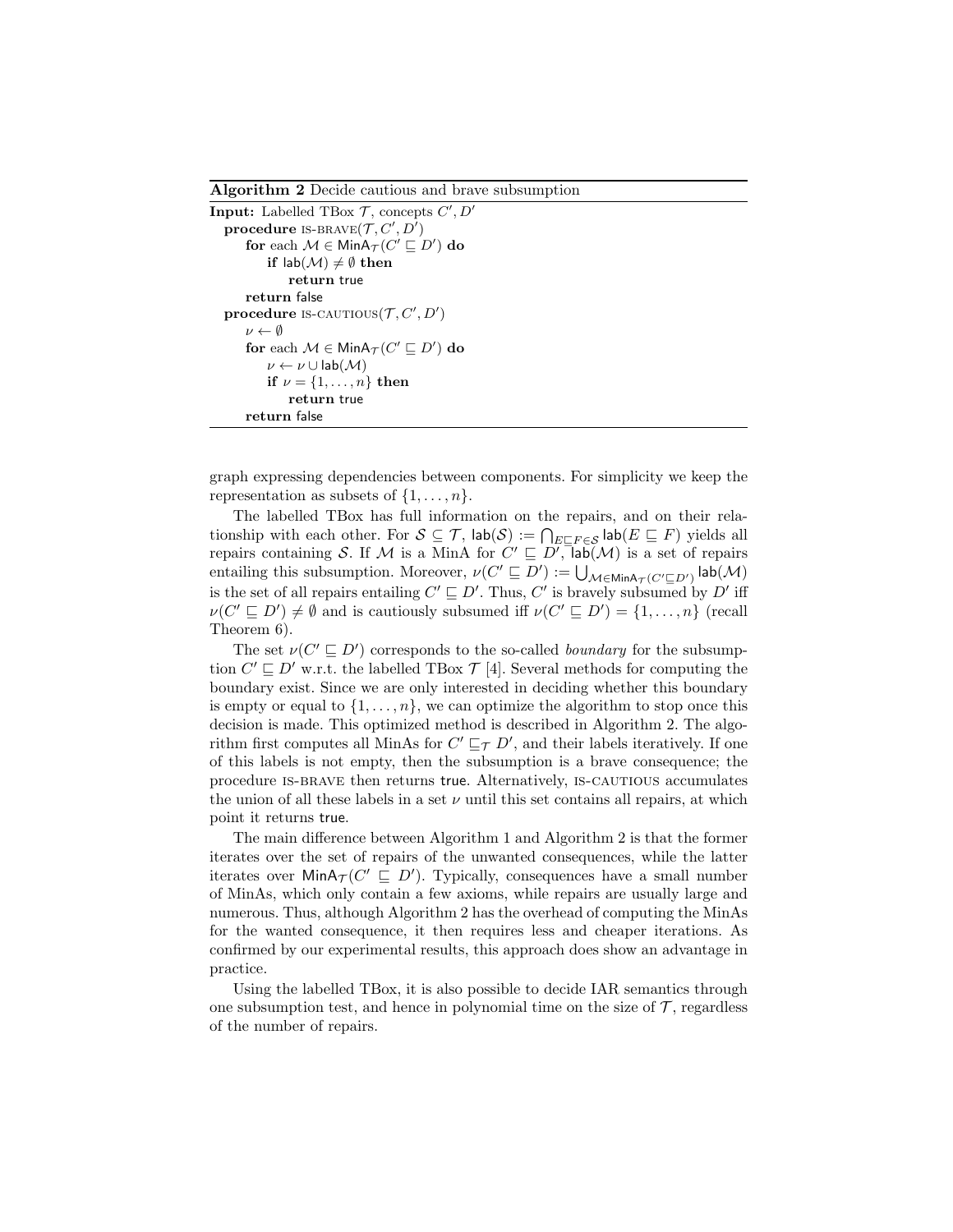Table 2. Metrics of the ontologies used in the experiments

| Ontology      | $\#\text{axioms}$ | $\#\text{conc. names}$ | $\#$ role names |
|---------------|-------------------|------------------------|-----------------|
| GALEN-OWL     | 45499             | 23 136                 | 404             |
| NCI           | 159805            | 104 087                | 92              |
| <b>SNOMED</b> | 369194            | 310013                 | 58.             |

**Theorem 15.** Let  $n = |\text{Rep}_{\mathcal{T}}(C \sqsubseteq D)|$ . Then C' is IAR-subsumed by D' iff  $C' \sqsubseteq_{\mathcal{T}_J} D'$ , where  $J = \{1, \ldots, n\}.$ 

This shows that precompiling all repairs into a labelled ontology can help reducing the overall complexity and execution time of reasoning. Next, we exploit the fact that the number of MinAs for consequences in ontologies used in practice is relatively small and compute them using a saturation-based approach.

# 5 Implementation and Experiments

We ran two separate series of experiments. The goal of the first series was to investigate the feasibility of error-tolerant reasoning in practice. We implemented a prototype tool in Java that checks whether a concept subsumption  $C \subseteq D$  is brave or cautious w.r.t. a given TBox  $\mathcal{T}$  and a consequence  $C' \sqsubseteq D'$ . The tool uses Theorem 6 and the duality between MinAs and repairs, i.e. the repairs for  $C' \sqsubseteq D'$  w.r.t  $\mathcal T$  can be obtained from the MinAs for  $C' \sqsubseteq D'$  w.r.t  $\mathcal T$  by consecutively removing the minimal hitting sets [29] of the MinAs from  $\mathcal{T}$ . The tool first computes all the MinAs for both inclusions  $C \subseteq D$  and  $C' \subseteq D'$  w.r.t. T, and then verifies whether some inclusions between the MinAs for  $C \subseteq D$  and  $C' \sqsubseteq D'$  hold to check for brave or cautious subsumptions. Note that the inclusion conditions only depend on the MinAs for the wanted consequence  $C \subseteq D$ and the erroneous subsumption  $C' \subseteq D'$  and not on the repairs of  $C' \subseteq D'$ . Consequently, the repairs for  $C' \sqsubseteq D'$  do not have to be explicitly computed in our tool. For the computation of the MinAs we used a saturation-based approach based on a consequence-based calculus [19]. More details regarding the computation of MinAs can be found in [24].

We selected three ontologies that are expressed mainly in  $\mathcal{EL}$  and are typically considered to pose different challenges to DL reasoners. These are the January 2009 international release of SNOMED CT, version 13.11d of the NCI thesaurus,<sup>1</sup> and the GALEN-OWL ontology.<sup>2</sup> All non- $\mathcal{EL}$  axiom (including axioms involving roles only, e.g. role inclusion axioms) were first removed from the ontologies. The number of axioms, concept names, and role names in the resulting ontologies is shown in Table 2.

For every ontology  $\mathcal T$  we selected a number of inclusion chains of the form  $A_1 \sqsubseteq_{\mathcal{T}} A_2 \sqsubseteq_{\mathcal{T}} A_3 \sqsubseteq_{\mathcal{T}} A_4$ , which were then grouped into

– Type I inclusions, where  $A_2 \sqsubseteq_{\mathcal{T}} A_4$  was set as the unwanted consequence, and

 $^{\rm 1}$  http://evs.nci.nih.gov/ftp1/NCI\_Thesaurus

 $^2$  http://owl.cs.manchester.ac.uk/research/co-ode/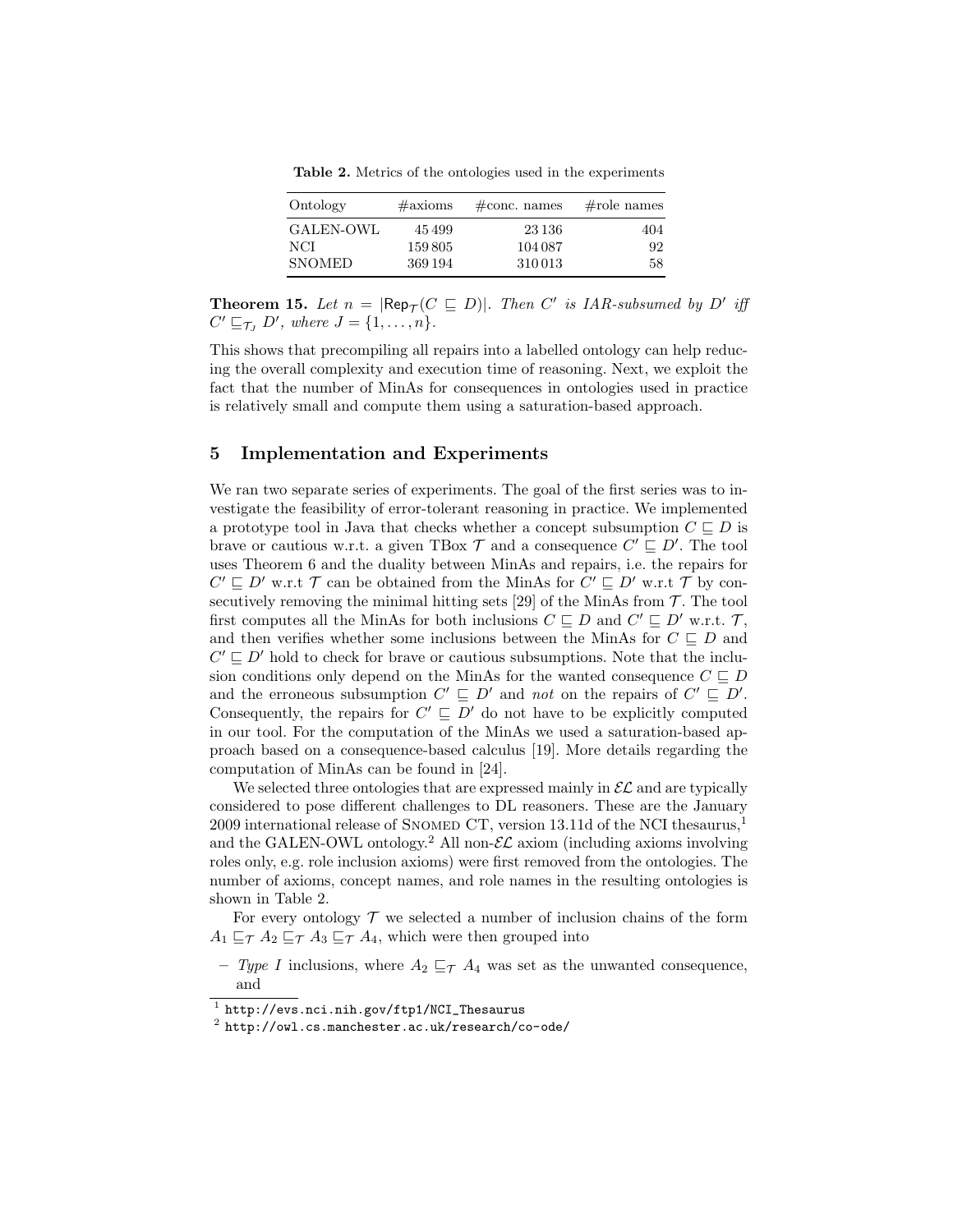Table 3. Experimental results obtained for checking brave and cautious subsumption

| ontology      |   |           |     |    |                            | type #succ.comp. #brave #cautious avg. #MinAs max #MinAs avg. time (s) |         |
|---------------|---|-----------|-----|----|----------------------------|------------------------------------------------------------------------|---------|
| <b>GALEN</b>  |   | 498 / 500 | 495 | 39 | $1.707 \mid 1.663$         | $4 \mid 4$                                                             | 335.680 |
|               | Н | 500 / 500 | 268 | 48 | $2.068 \mid 1.388$         | $6 \mid 2$                                                             | 331.823 |
| NCI           |   | 26/26     | 26  |    | $2 \quad 1.269 \mid 1.154$ | $2 \mid 3$                                                             | 13.465  |
|               | Н | 36 / 36   | 16  |    | $8$ $3.111$   1.111        | $7 \mid 3$                                                             | 15.338  |
| <b>SNOMED</b> |   | 302 / 500 | 296 | 17 | $1.652 \pm 1.656$          | 42 12                                                                  | 161.471 |
|               | H | 314 / 500 | 154 |    | 34 3.908   1.879           | $54 \mid 54$                                                           | 150.566 |

– Type II inclusions, where  $A_2 \sqsubseteq_{\mathcal{T}} A_3$  was the unwanted consequence.

For the NCI and SNOMED CT ontologies we chose inclusions  $A_2 \subseteq A_4$  (for Type I) and  $A_2 \subseteq A_3$  (for Type II) that were not entailed by the consecutive version of the considered ontology, i.e. those that can be considered to be "mistakes" fixed in the consecutive release (the July 2009 international release of SNOMED CT and version 13.12e of the NCI Thesaurus). 500 inclusions of each type were found for Snomed CT, but only 26 Type-I inclusions and 36 Type-II inclusions were detected in the case of NCI. For the GALEN-OWL ontology 500 inclusions chains of each type were chosen at random. For every Type-I chain, we then used our tool to check whether the inclusion  $A_1 \subseteq A_3$  is a brave or cautious consequence w.r.t.  $A_2 \subseteq A_4$ . Similarly, for every Type-II inclusion we checked whether  $A_1 \subseteq A_4$  is a brave or cautious consequence w.r.t.  $A_2 \subseteq A_3$ .

All experiments were conducted on a PC with an Intel Xeon E5-2640 CPU running at 2.50GHz. An execution timeout of 30 CPU minutes was imposed on each problem in this experiment series. The results obtained are shown in Table 3. The first two columns indicate the ontology that was used and the inclusion type. The next three columns show the number of successful computations within the time limit, and the number of brave and cautious subsumptions, respectively. The average and the maximal number of MinAs over the considered set of inclusions are shown in the next two columns. The left-hand side of each of these columns refers to the MinAs obtained for the consequence for which its brave or cautious entailment status should be checked, and the right-hand side refers to the unwanted consequence. The last column shows the average CPU time needed for the computations over each considered set of inclusions. All time values shown indicate total computation times.

The number of successful computations was the lowest for the experiments involving Snomed, whereas no timeouts were incurred for NCI. Moreover, the highest average number of MinAs was found for Type-II inclusions for SNOMED with a maximal number of 54. GALEN-OWL required the longest computation times, which could be a consequence of the fact that the (full) GALEN ontology is generally seen as being difficult to classify by DL reasoners. The shortest computation times were reported for experiments involving NCI. It is important to notice, however, that the standard deviations of the computation times for GALEN and SNOMED were quite high. This indicates a large variation between problem instances; for example, some instances relating to GALEN required less than 9 seconds, and over one third of the experiments finished in sixty seconds or less. All the successful computations required at most 11 GiB of main memory.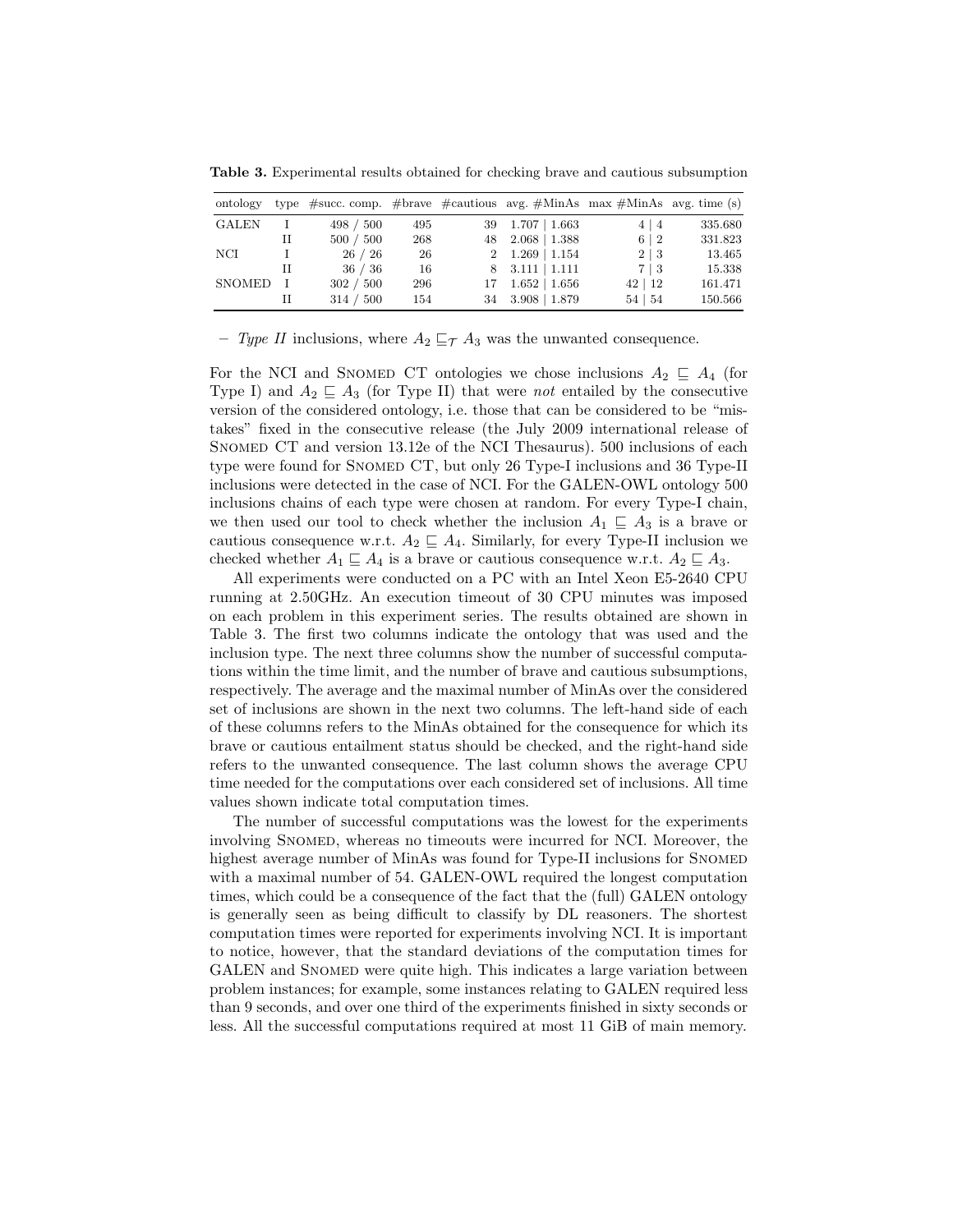In a second series of experiments we evaluated the advantages of performing precompilation when deciding several brave and cautious entailments w.r.t. an unwanted consequence. We therefore implemented a slightly improved version of Algorithm 1 which iterates over all the repairs for the unwanted consequence and determines whether a consequence that should be checked is brave or cautious by using the conditions from Definition 3. The implemented algorithm stops as quickly as possible, e.g. when a non-entailing repair has been found, we conclude immediately that the consequence is not cautious. The computation of the repairs is implemented by making use of the duality between MinAs and repairs (via the minimal hitting sets of the MinAs) as described above. The minimal hitting sets were computed using the Boolean algebraic algorithm from [23]. In the following we refer to this improved algorithm as the *naïve* approach. We used the reasoner ELK [20] to check whether a given inclusion follows from a repair. In particular, the incremental classification feature offered by ELK allowed us to further reduce reasoning times. When switching from a repair  $R$  to the next  $R',$ the knowledge about removed  $(\mathcal{R} \setminus \mathcal{R}')$  and added axioms  $(\mathcal{R}' \setminus \mathcal{R})$  was utilised by ELK to (potentially) avoid a complete reclassification.

Algorithm 2 was implemented in a straightforward way. The computation of the repairs for the unwanted consequence was implemented analogously to the naïve algorithm. Note that unlike with the naïve algorithm, all the MinAs for the wanted consequences had to be computed.

For comparing the performance of the naïve approach (Algorithm 1) against Algorithm 2 in practice, we selected 226 inclusions between concept names from SNOMED having more than 10 MinAs, with a maximum number of 223. For each inclusion  $A \sqsubseteq B$  we randomly chose five inclusions  $A'_i \sqsubseteq B'_i$  entailed by SNOMED, and tested whether  $A'_i \sqsubseteq B'_i$  is a brave or cautious subsumption w.r.t.  $A \sqsubseteq B$ for every  $i \in \{1, \ldots, 5\}$  using the naïve approach and Algorithm 2. In this series of experiments we allowed each problem instance to run for at most 3600 CPU seconds, and 3 GiB of heap memory (with 16 GiB of main memory in total) were allocated to the Java VM. Each problem instance was run three times, and the best result was recorded.

The results obtained are depicted in Figure 1. The problem instances  $A \sqsubseteq B$ are sorted ascendingly along the x-axis according to the number of repairs for  $A \sqsubseteq B$ . The required computation times for each problem instance (computing all repairs for the unwanted consequence and checking whether the five subsumptions are brave or cautious entailments w.r.t. the unwanted consequence) are shown along the y-axis on the left-hand side of the graph. If no corresponding y-value is shown for a given problem instance, the computation either timed out or ran out of memory in all three calls. The number of repairs for the unwanted consequences appears on the right-hand side.

One can see that a relatively small number of repairs can lead to several thousands (up to over 14 millions) of repairs. Also, if the number of repairs remains small, i.e. below 400, the naïve approach performs fairly well, even outperforming the precompilation approach on a few problem instances. For larger number of repairs, however, none of the computations for the na¨ıve approach succeeded.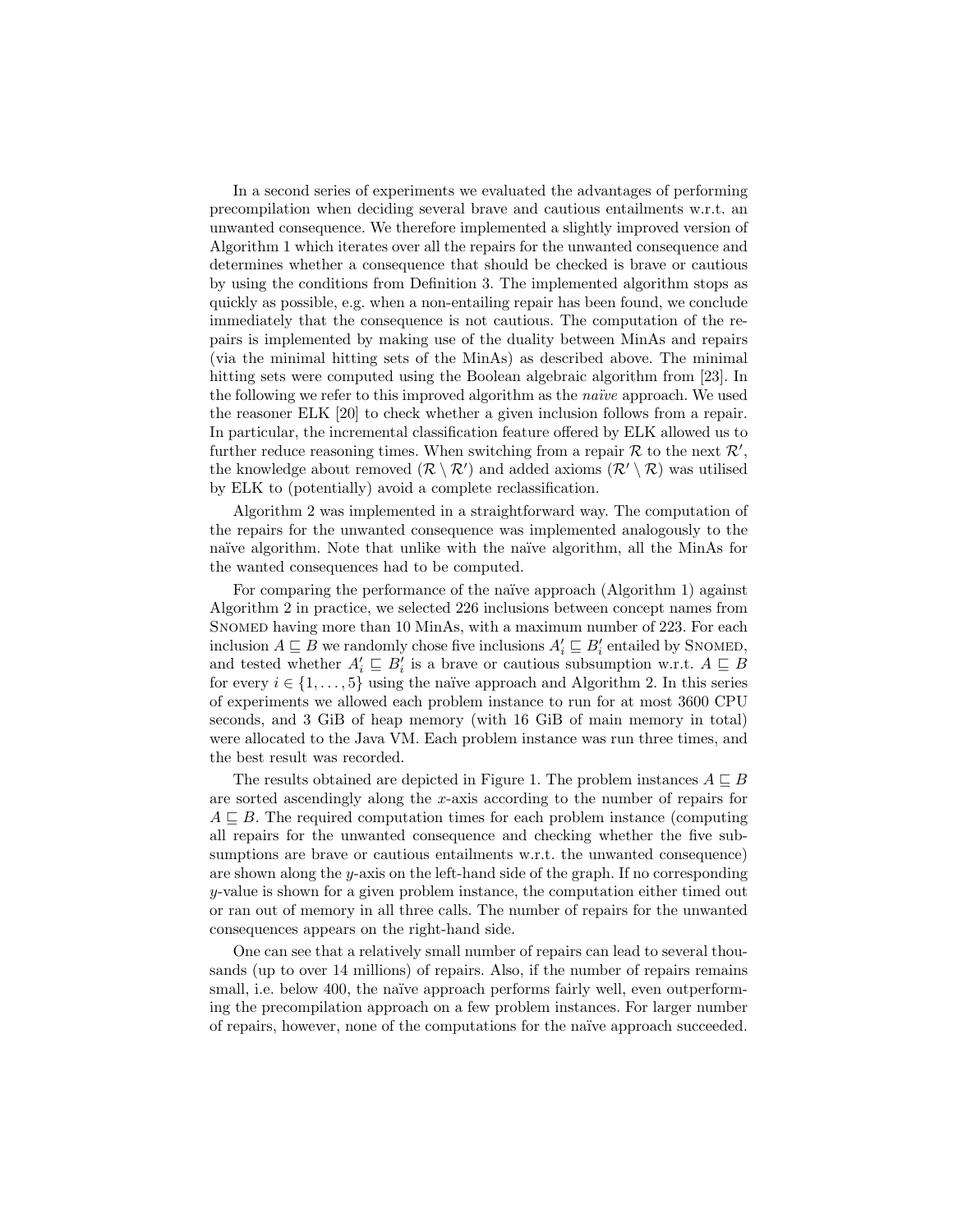

Fig. 1. Comparison of approaches for error-tolerant reasoning.



Fig. 2. Comparative performance according to the number of repairs.

The time required to perform reasoning with ELK outweighs the computation times of all the MinAs for the precompilation approach. In total 118 instances could be solved by at least one run of the precompilation approach, whereas only 42 computations finished when the na¨ıve approach was used. Figure 2 shows the comparative behaviour of the two approaches over the 22 instances that succeeded in both methods. The tone of each point depicts the number of repairs of the unwanted consequence, as shown on the scale on the right. In the figure, points below the diagonal line correspond to instances where the precompilation approach performed better than the naïve approach. As it can be seen, the precompilation approach typically outperforms the naïve one, even in these simple cases, although there exist instances where the opposite behaviour is observed. However, there are also 20 instances where only the naïve approach succeeded. In our experiments the computation of the MinAs was typically the most time consuming part; the computation of the repairs once all the MinAs were available could be done fairly quickly.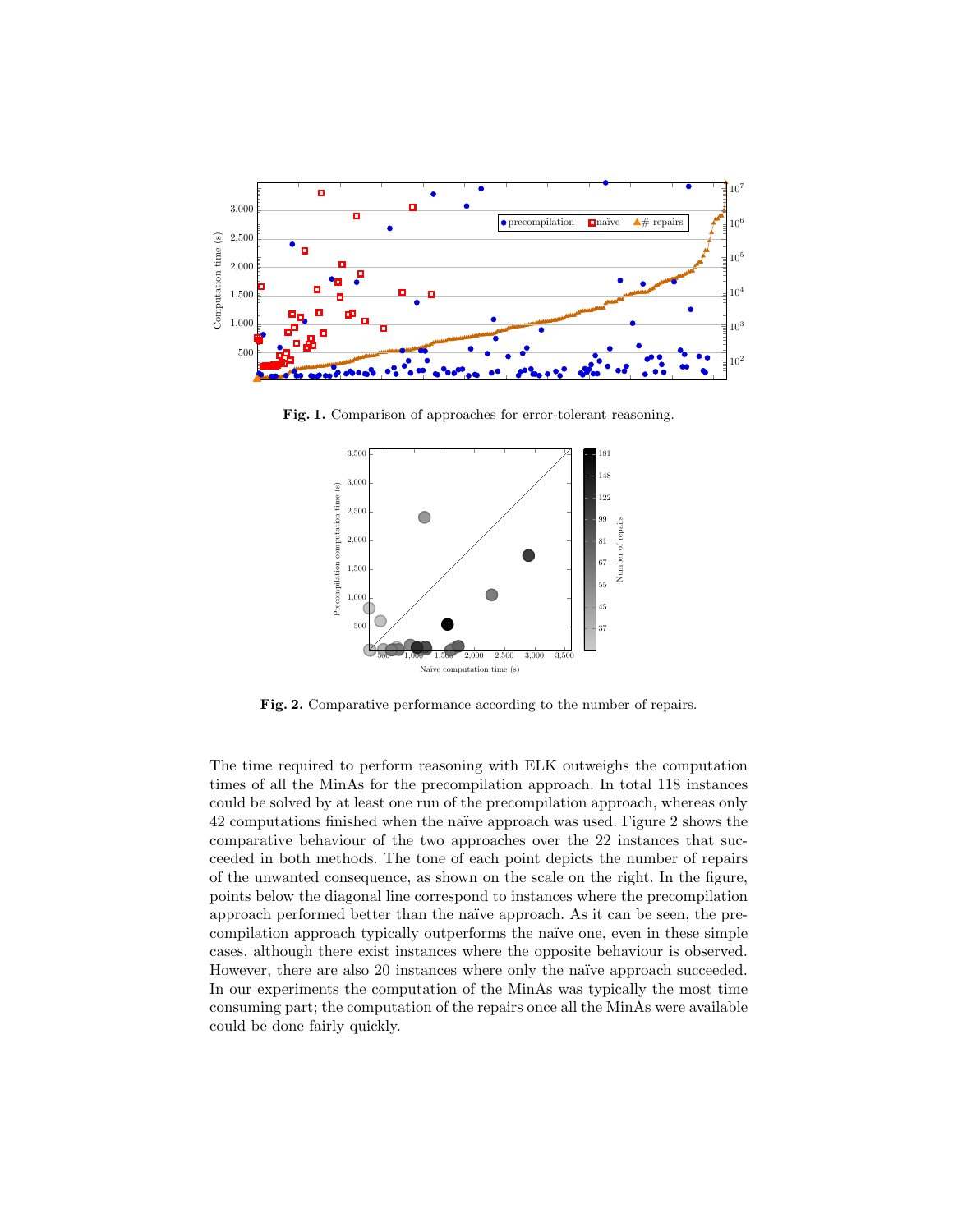### 6 Conclusions

We introduced error-tolerant reasoning inspired by inconsistency-tolerant semantics from DLs and consistent query answering over inconsistent databases. The main difference is that we allow for a general notion of *error* beyond inconsistency. We studied brave, cautious, and IAR reasoning, which depend on the class of repairs from which a consequence can be derived. Although we focused on subsumption w.r.t.  $\mathcal{EL}$  TBoxes, these notions can be easily extended to any kind of monotonic consequences from a logical language.

Our results show that error-tolerant reasoning is hard in general for  $\mathcal{EL}$ , although brave reasoning remains polynomial for some of its sublogics. Interestingly, IAR semantics, introduced to regain tractability of inconsistency-tolerant query answering in light-weight DLs, is coNP-hard, even for the basic logic  $H\mathcal{L}$  with core axioms. Moreover, the number of repairs is not the only culprit for hardness of these tasks: for both brave and cautious reasoning there is no polynomial-time algorithm on the size of  $\mathcal T$  and the number of repairs that can solve these problems unless  $P = NP$ .

To overcome the complexity issues, we propose to compile the repairs into a labeled ontology. While the compilation step may require exponential time, after its execution IAR semantics can be decided in polynomial time, and brave and cautious semantics become repair-polynomial. Surprisingly, the idea of precomputing the set of all repairs to improve the efficiency of reasoning seems to have been overlooked by the inconsistency-tolerant reasoning community.

To investigate the feasibility of error-tolerant reasoning in practice, we developed prototype tools based on computing all MinAs, and annotating axioms with the repairs they belong to. Our experiments show that despite their theoretical complexity, brave and cautious reasoning can be performed successfully in many practical cases, even for large ontologies. Our saturation-based procedure can detect a large number of MinAs for some consequences in a fairly short amount of time. We plan to study optimizations that can help us reduce the reasoning times further. A deeper analysis of our experimental results will be a first step in this direction. There is a close connection between error-tolerant reasoning and axiom-pinpointing [6, 7]; our labelled ontology method also relates to context-based reasoning [4]. Techniques developed for those areas, like e.g. automata-based pinpointing methods [5], could be useful in this setting.

It is known that for some inexpressive DLs, all MinAs can be enumerated in output-polynomial time [26,27]; the complexity of enumerating their repairs has not, to the best of our knowledge, been studied. We will investigate if enumerating repairs is also output-polynomial in those logics, and hence error-tolerant reasoning is repair-polynomial.

We will study the benefits of using labelled axioms for ontology contraction [12] and ontology evolution. Contraction operations can be simulated by modifying axiom labels, and minimal insertion operations add a labelled axiom. We will also extend our algorithms for more expressive logics. A full implementation and testing of these approaches is under development.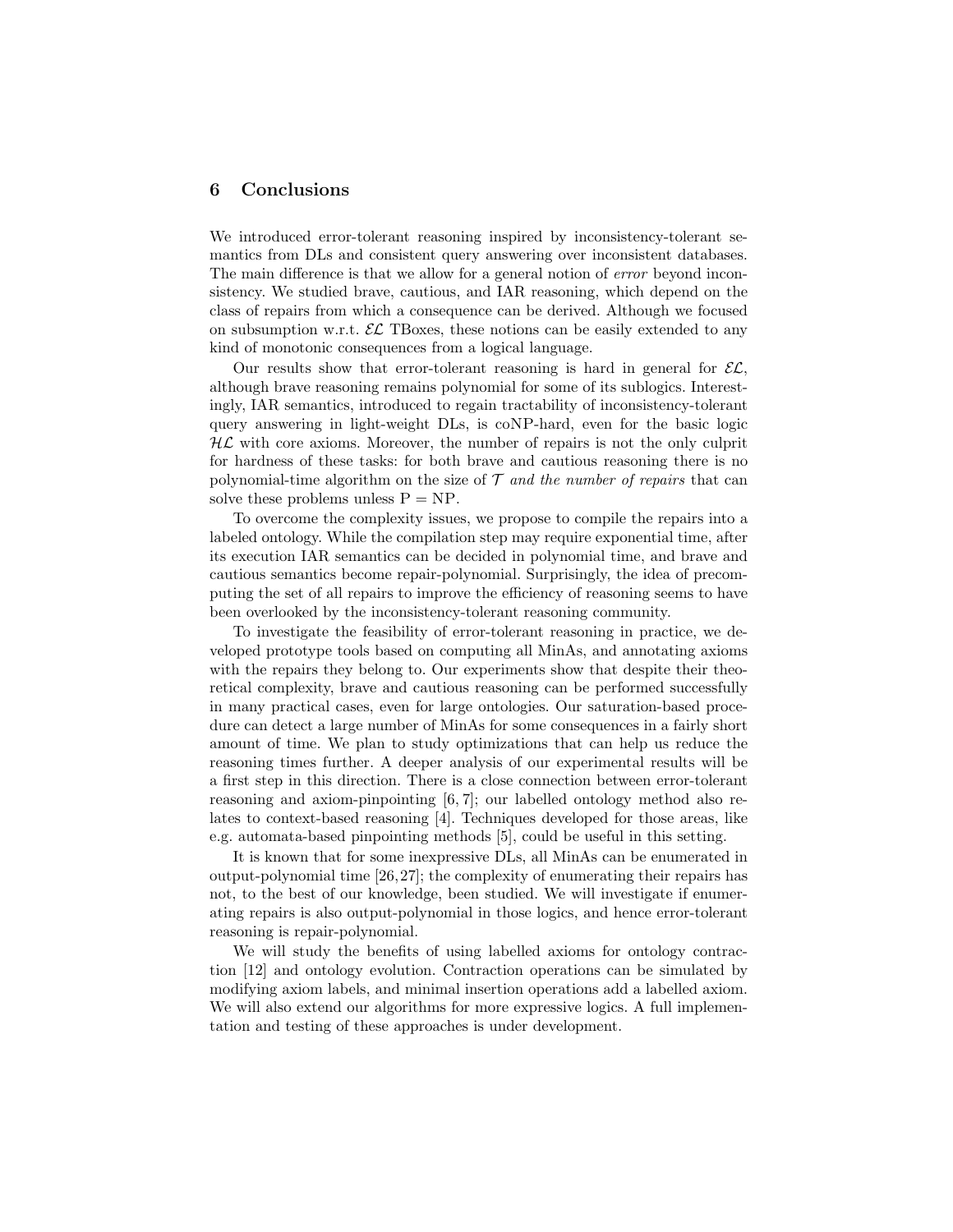## References

- 1. Arenas, M., Bertossi, L., Chomicki, J.: Consistent query answers in inconsistent databases. In: Proceedings of the 18th ACM SIGMOD-SIGACT-SIGART symposium on Principles of Database Systems (PODS 1999). pp. 68–79. ACM (1999)
- 2. Baader, F.: Terminological cycles in a description logic with existential restrictions. In: Gottlob, G., Walsh, T. (eds.) Proceedings of the 18th International Joint Conference on Artificial Intelligence (IJCAI'03). pp. 325–330. Morgan Kaufmann (2003)
- 3. Baader, F., Calvanese, D., McGuinness, D.L., Nardi, D., Patel-Schneider, P.F. (eds.): The Description Logic Handbook: Theory, Implementation, and Applications. Cambridge University Press, 2nd edn. (2007)
- 4. Baader, F., Knechtel, M., Peñaloza, R.: Context-dependent views to axioms and consequences of semantic web ontologies. Journal of Web Semantics 12–13, 22–40 (2012), available at http://dx.doi.org/10.1016/j.websem.2011.11.006
- 5. Baader, F., Peñaloza, R.: Automata-based axiom pinpointing. Journal of Automated Reasoning 45(2), 91–129 (August 2010)
- 6. Baader, F., Pe˜naloza, R.: Axiom pinpointing in general tableaux. Journal of Logic and Computation 20(1), 5–34 (2010)
- 7. Baader, F., Pe˜naloza, R., Suntisrivaraporn, B.: Pinpointing in the description logic  $\mathcal{EL}^+$ . In: Proceedings of the 30th German Conference on Artificial Intelligence  $(KI2007)$ . LNAI, vol. 4667, pp. 52–67. Springer, Osnabrück, Germany  $(2007)$
- 8. Baader, F., Suntisrivaraporn, B.: Debugging SNOMED CT using axiom pinpointing in the description logic  $\mathcal{EL}^+$ . In: Proceedings of the 3rd Knowledge Representation in Medicine (KR-MED'08): Representing and Sharing Knowledge Using SNOMED. CEUR-WS, vol. 410 (2008)
- 9. Bertossi, L.: Database repairing and consistent query answering. Synthesis Lectures on Data Management 3(5), 1–121 (2011)
- 10. Bienvenu, M.: On the complexity of consistent query answering in the presence of simple ontologies. In: Proceedings of the 26st Natonal Conference on Artificial Intelligence (AAAI 2012) (2012)
- 11. Bienvenu, M., Rosati, R.: Tractable approximations of consistent query answering for robust ontology-based data access. In: Rossi, F. (ed.) Proceedings of the 23rd International Joint Conference on Artificial Intelligence (IJCAI'13). AAAI Press (2013)
- 12. Booth, R., Meyer, T., Varzinczak, I.J.: First steps in  $\mathcal{EL}$  contraction. In: Proceedings of the 2009 Workshop on Automated Reasoning About Context and Ontology Evolution (ARCOE 2009) (2009)
- 13. Brandt, S.: Polynomial time reasoning in a description logic with existential restrictions, GCI axioms, and - what else? In: de M´antaras, R.L., Saitta, L. (eds.) Proceedings of the 16th European Conference on Artificial Intelligence, (ECAI 2004). pp. 298–302. IOS Press (2004)
- 14. Cote, R., Rothwell, D., Palotay, J., Beckett, R., Brochu, L.: The systematized nomenclature of human and veterinary medicine. Tech. rep., SNOMED International, Northfield, IL: College of American Pathologists (1993)
- 15. Eiter, T., Gottlob, G.: Identifying the minimal transversals of a hypergraph and related problems. Tech. Rep. CD-TR 91/16, Christian Doppler Laboratory for Expert Systems, TU Vienna (1991)
- 16. Gallo, G., Longo, G., Pallottino, S.: Directed hypergraphs and applications. Discrete Applied Mathematics 42(2), 177–201 (1993)